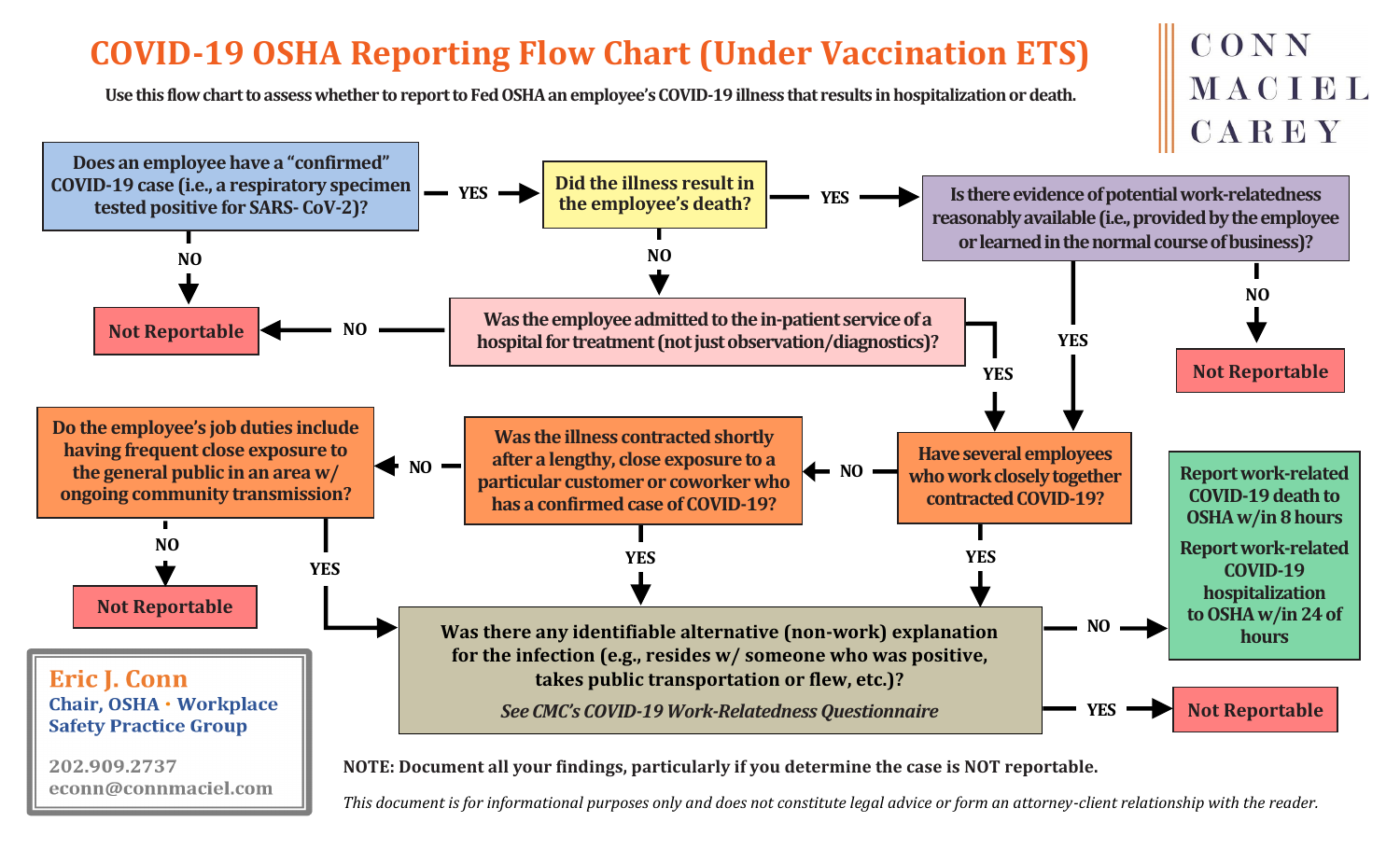## **COVID-19 OSHA Recordkeeping Flow Chart**

**Use this flow chart to assess whether to record an employee's COVID-19 illness on the OSHA 300 Log.**

econn@connmaciel.com



*This document is for informational purposes only and does not constitute legal advice or form an attorney-client relationship with the reader.*

CONN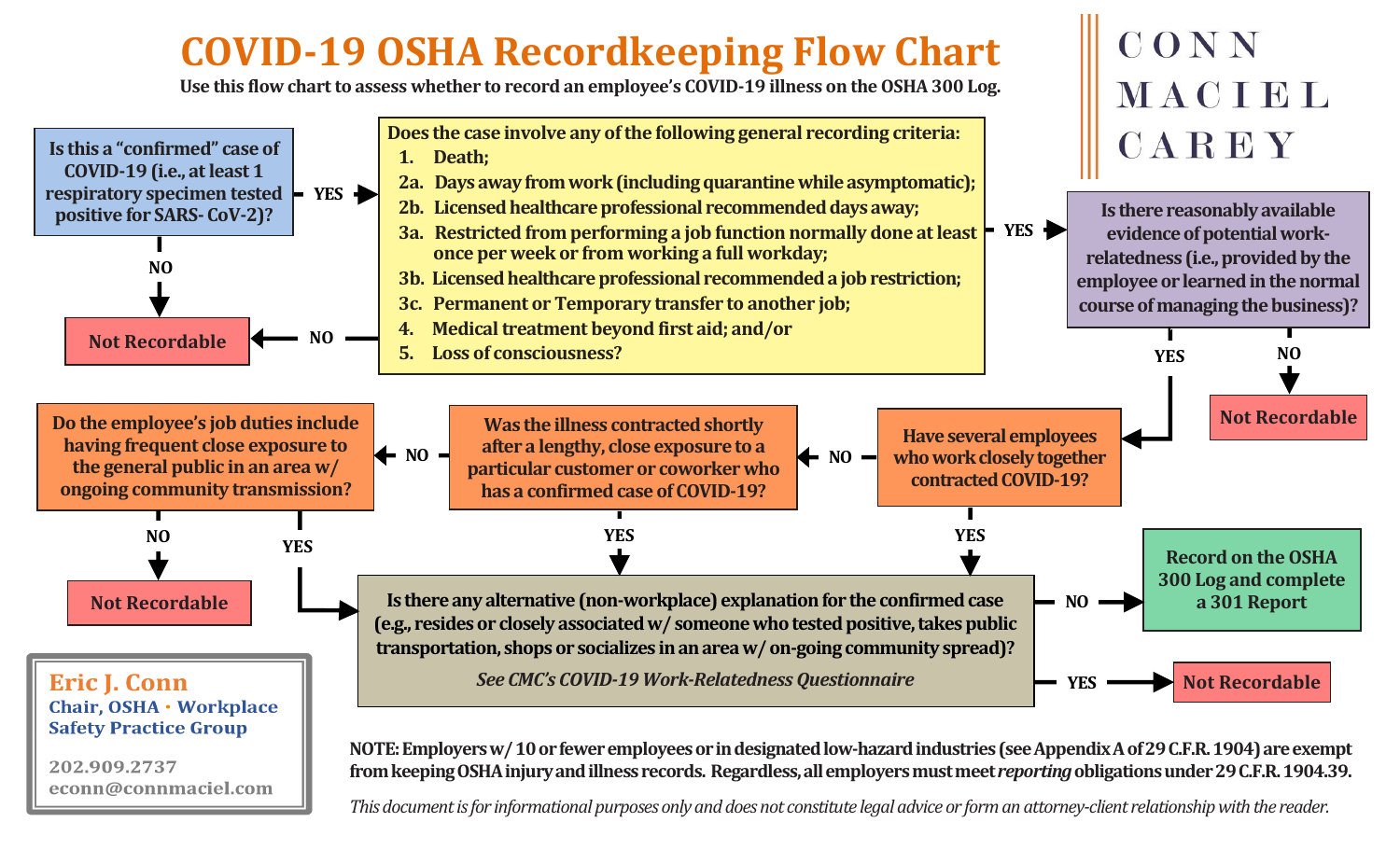## **How to Record a COVID-19 Illness Case on an OSHA 300 Log**

## CONN MACIEL CAREY

If you determine that the illness must be recorded, you must record it w/in 7 calendar days of receiving information that a recordable case has occurred. How to record depends on the consequences of the illness (see all that apply):

#### **DEATH**

#### If the illness results in death, you must record it on the OSHA 300 Log by:

- entering a check mark in the space for cases resulting in death - Column (G); and
- enteringa check mark in Column (M) to indicate that itis a respiratory typeofillness.

#### **DAYS AWAY FROM WORK**

#### If the illness results in days away from work, you must record it on the OSHA 300 Log by:

- entering a check mark in the space for days away from work - Column (H);
- entering the number of calendar daysaway from work in Column (K); and
- entering a heck mark in Column (M) to indicate that it is a respiratory type of illness.

#### To determine the day count:

- Begin counting days away on the dayafter the illness began.
- If the only day away from work is the day the illness occurred, it is not recordable as a days' away fromwork case.
- Count the number of calendar days the employee was unable to work as a result of the illness, even if the employee was not scheduled to work on those days, including weekend days, holidays, vacation days or other days off.

#### Additional Considerations to Determine Day Count:

- If a licensed health care professional recommends a number of days away from work, you must enter the number of calendar days away as recommended by the health care professional, even if the employee ignores the recommendation and comes to work or chooses to stay at home longer than the recommended period.
- If the employee is out for an extended period of time, you must enter an estimate of the days that the employee will be away and update the day count when the actual number is known.
- Cap # of days away at 180 calendar days
- Stop counting days if the employee leaves for some reason unrelated to the illness, such as retirement, a plant closing, or to take another job. If the employee leaves because of the illness, you must estimate the total number of days away and enter the day count on the 300 Log.
- If an employee, who is not normally scheduled to work from home, is directed to work from home due to the illness, the days worked from home must be recorded as days away from work even if the employee can perform all of his or her routing job functions.

### **RESTRICTED WORK OR JOB TRANSFER**

If the illness results in restricted work or job transfer but does not involve death or days away from work, you must recordon the OSHA 300 Log By:

- entering a check in the space for job transfer or restriction - Column (I);
- entering # of calendar days on job restriction or transfer in Column (L); and
- entering a check in Column (M) to indicate a respiratory illness.

#### To determine the day count:

- Begin counting days on job restriction or transfer the day after the illness began.
- If the only day of restriction or transfer is the day the illness occurred, it is not recordable as a job restriction or transfer.
- Count days of job transfer or restriction in the same way you count days away from work, except, if you permanently assign the ill employee to a job that has been modified or permanently changed in a manner that eliminates the routine functions the employee was restricted from performing, you may stop the day count when the modification or change ismade permanent.

#### Additional Considerations When Determining Day Count:

- If a licensed health care professional recommends a job restriction, but the employee does all of his or her routine job functions anyway, you must still record the illness on the OSHA 300 Log as a restricted work case for the number ofdays recommended.
- If the employee is out for an extended period of time, you must enter an estimate of the days that the employee will be away and update the day count when the actual number isknown.
- Cap the number of days on restriction or job transfer at 180 calendar days.

#### If the illness involves days away from work AND restricted work or job transfer, you must record it on the OSHA 300 Log by:

- entering a check mark in the space for days away from work Column (H) (employers should only mark the most serious outcome of the illness).
- entering # of calendar days away from work in Column (K) and
- calendar days on work restriction or job transfer in Column (L); and entering a check mark in Column (M) to indicate that it is a respiratory type of illness.
- Note: the combined total of days away from work and job restriction or transfer can be capped at 180 days.

#### **MEDICAL TREATMENT BEYOND FIRST AID**

If the illness results in medical treatment beyond first aid, but does not involve death or days away from work or work restriction/transfer, you must record it on the OSHA 300 Log by:

- entering a check in the box for other recordable cases– Column (J); and
- $\bullet$  entering a check in Column (M) to indicate a respiratory illness.

#### Additional Considerations for Recording:

- If a licensed health care professional recommends medical treatment but the employee does not follow the recommendation, you still must record the case.
- If a licensed health care professional prescribes an employee prescription strength medication, the case is recordable even if the employee does not fill or take the prescription, and even if prescribed only as a precautionary measure.

#### **LOSS OF CONSCIOUSNESS**

If the illness results in loss of consciousness, but does not involve death or days away from work or work restriction/ transfer, you must record it on the OSHA 300 Log by:

- **entering a check in the box for other recordable cases – Column (J); and**
- **entering a check in Column (M) to indicate it is a respiratory type of illness.**

#### Additional Considerations for Recording:

You must record a work-related illness if the worker becomes unconscious, regardless of the length of time the **employee remains unconscious.**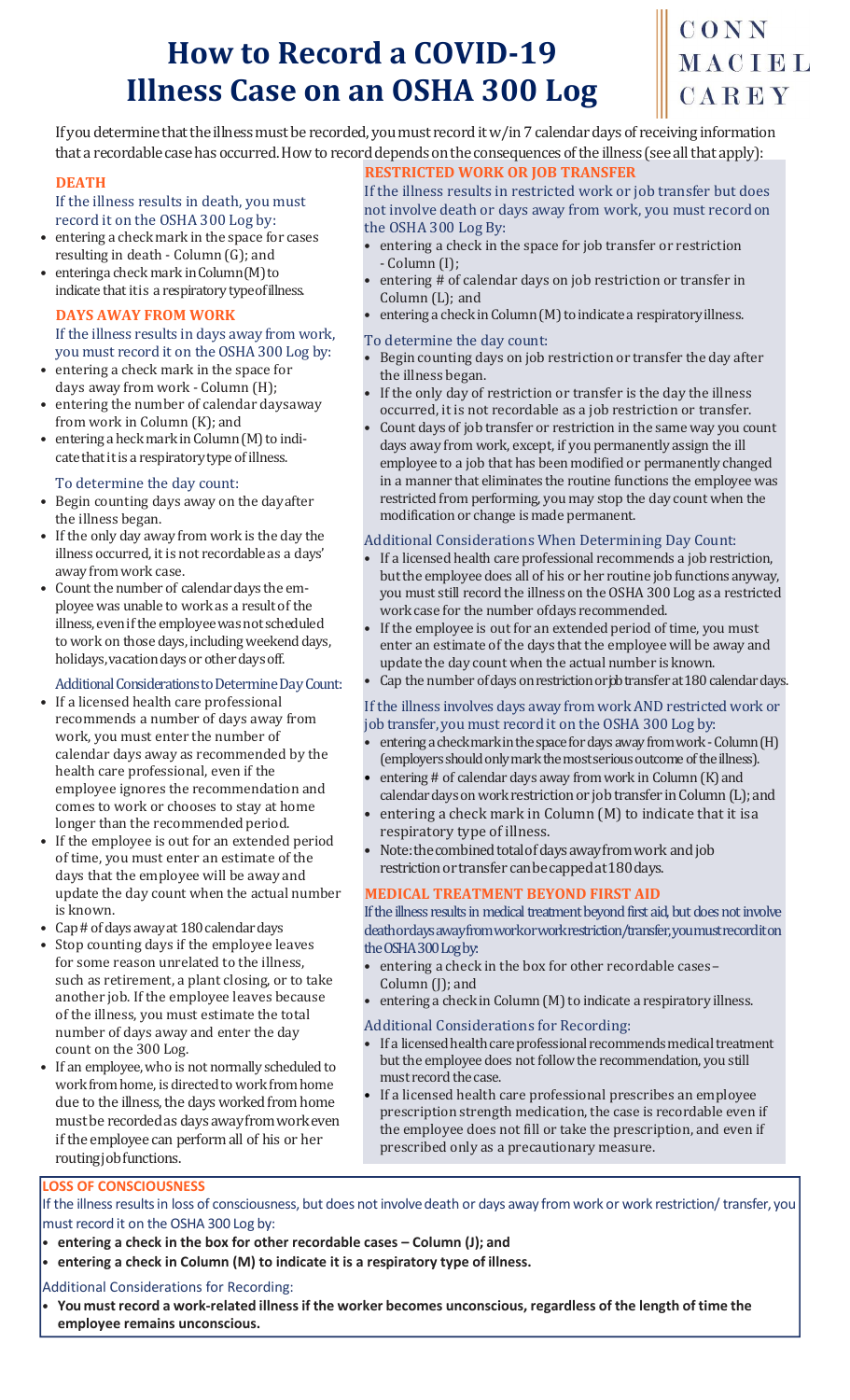## **Questionnaire to Assess Work-Relatedness for COVID-19 Infections**

If there is reasonably available objective evidence an employee's COVID-19 diagnosis may be work-related for OSHA recording and reporting purposes, use this questionnaire to assess work-relatedness, including whether there is an alternative explanation for the infection.

#### **General Employee and Workplace Information**

- 1. Employee name
- 2. Title
- 3. Workplace location
	- a. Is the facility located in hotspot?
	- b. What is population of city/county/zip code?
	- c. How many confirmed cases in city/county/zip code?
	- d. Is % of confirmed cases in the facility less than % in city/county/zip code?
- 4. Workplace history
	- a. Have there been prior confirmed cases at the facility?
	- b. If so, dates of each confirmed case?
	- c. Did the facility close for period of time after learning of confirmed case? When?
	- d. Was commercial cleaning of the facility completed? When?

#### **Employee-Specific COVID-19 Infection Data**

- 5. Date of exposure (if known)
- 6. Date symptoms first reported
	- a. To whom
	- b. By whom
	- c. What reported
	- d. Documented (email/doctor's note)
- 7. Date symptoms started (if known and reported)
- 8. Date hospitalized, if applicable
- 9. Date of death, if applicable

#### **Relevant Workplace Circumstances and Conditions**

- 10. Last shift worked
	- a. Date
	- b. Hours worked (note if employee left early)
	- c. If breaks taken:
		- i. Time (duration) of break(s)
		- ii. Location of break (break area or offsite)
		- iii. With whom did employee associate during break(s)